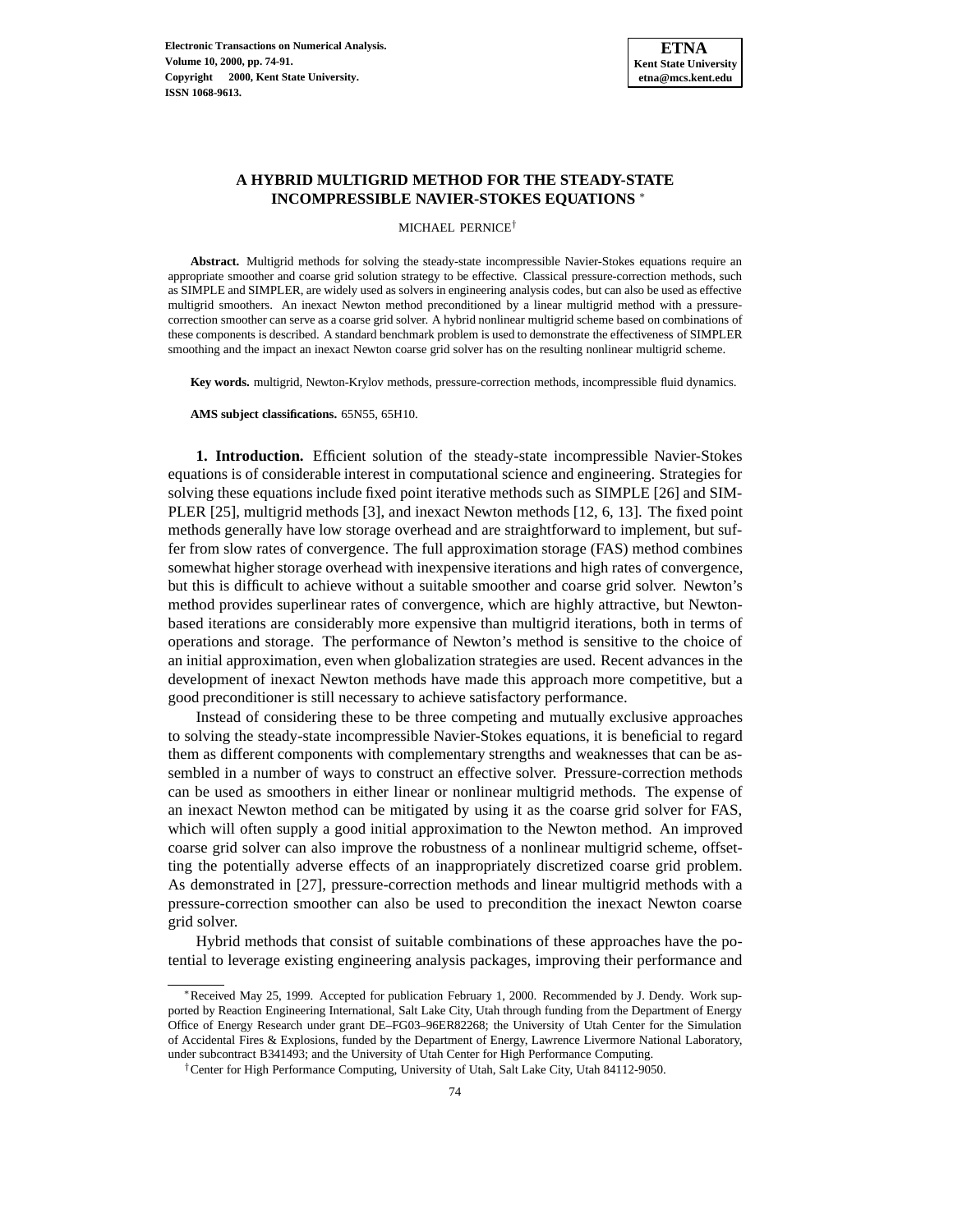expanding the scope of problems that can be solved. In doing so, patterns of use of the older methods may need to be re-examined in order to realize the benefits of a hybrid approach. Algorithmic components that can be combined in a variety of ways to construct hybrid solvers are described in §2. The effectiveness of these combinations is examined in §3. These results are summarized and some conclusions are drawn in §4.

**2. Algorithms.** Before describing the separate algorithmic components that can be composed into a hybrid scheme, some notation and terminology is first established. The incompressible Navier-Stokes equations in conservative form may be written

(2.1) 
$$
(uu)_x + (uv)_y - \frac{1}{Re}\Delta u + p_x = f_1
$$

$$
(uv)_x + (vv)_y - \frac{1}{Re}\Delta v + p_y = f_2
$$

$$
u_x + v_y = 0.
$$

A second-order centered discretization of these equations on a staggered grid produces a set of nonlinear equations that can be written in block matrix form as

$$
\left(\begin{array}{ccc} Q_1 & 0 & \mathcal{G}_x^h \\ 0 & Q_2 & \mathcal{G}_y^h \\ \mathcal{D}_x^h & \mathcal{D}_y^h & 0 \end{array}\right) \left(\begin{array}{c} u \\ v \\ p \end{array}\right) = \left(\begin{array}{c} f_1 \\ f_2 \\ 0 \end{array}\right)
$$

where  $Q_i = Q_i(u, v)$ . In this,  $\mathcal{G}_x^h$ ,  $\mathcal{G}_y^h$  are discrete gradient operators defined on a staggered grid with mesh size h in the respective directions, and  $\mathcal{D}_x^h$ ,  $\mathcal{D}_y^h$  are discrete divergence operators defined on a staggered grid with mesh size  $h$  in the respective directions. Because of the staggered relationship among variables, it follows that

$$
\mathcal{G}_x^h = \mathcal{D}_x^{h^T}, \qquad \mathcal{G}_y^h = \mathcal{D}_y^{h^T}.
$$

The discrete momentum transport operator is denoted

$$
\mathbf{Q} = \begin{pmatrix} Q_1 & 0 \\ 0 & Q_2 \end{pmatrix},
$$

the discrete gradient operator is given by

$$
\nabla^h=\left(\begin{array}{c} \mathcal{G}_x^h \\ \mathcal{G}_y^h \end{array}\right)
$$

and the discrete divergence operator is

$$
\nabla^h \cdot = \left(\mathcal{D}_x^h \; \mathcal{D}_y^h\right).
$$

**2.1. Multigrid Methods.** The nonlinear multigrid scheme considered here is the standard Full Approximation Storage (FAS) method [3]. Following is a recursive version of a V-cycle that is appropriate for nonlinear problems. In this,  $I_h^{2h}$  is a restriction operator,  $I_{2h}^h$ is a prolongation operator, and  $B$  is a smoothing operator. Alternative grid cycling strategies, such as W-cycles or full multigrid, are not considered.

**Algorithm FAS:** Full Approximation Storage

PROCEDURE FAS-V $(h, L^h, x^h, f^h)$ IF  $h = h_c$  THEN: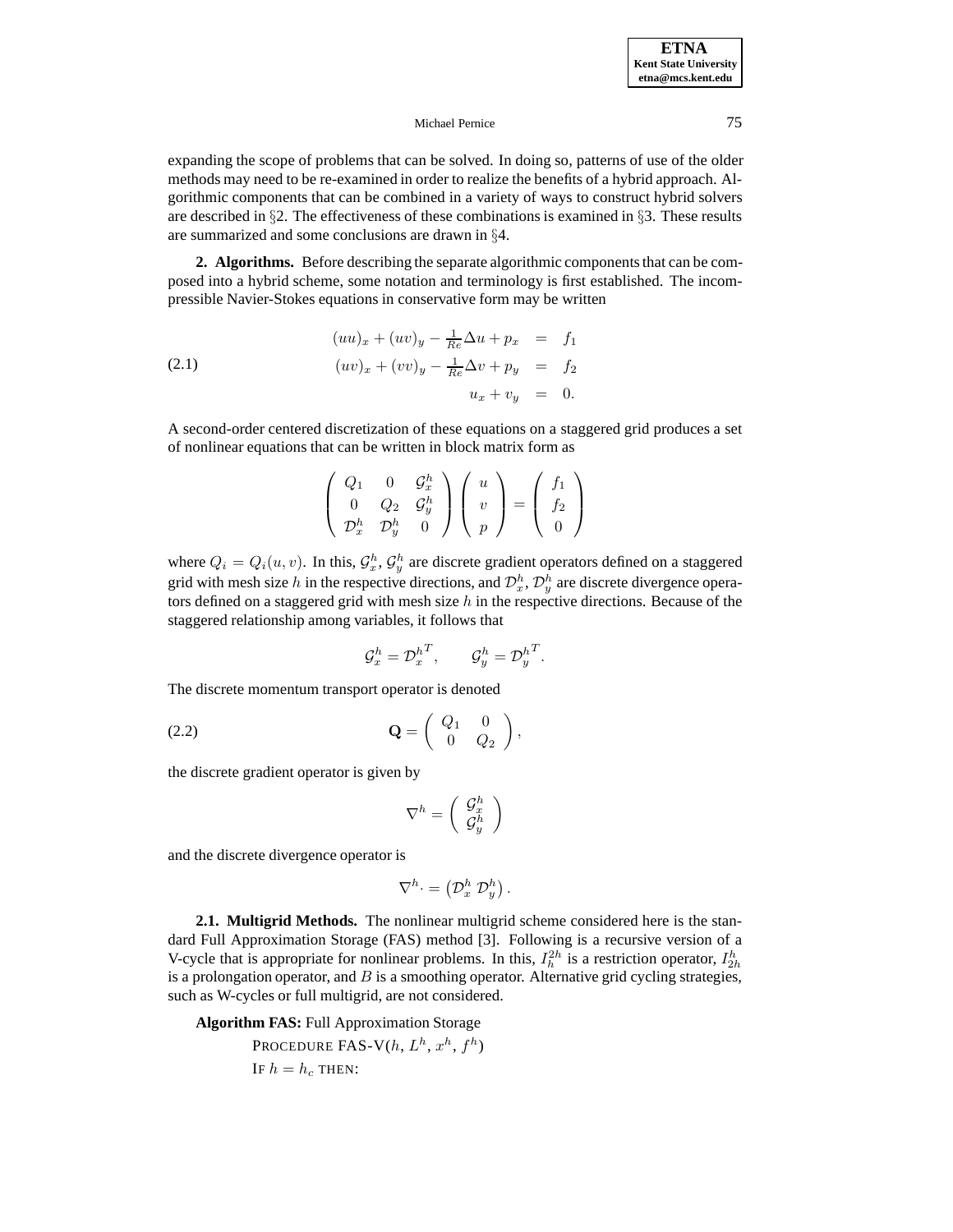

FIG. 2.1. *Relationships on a staggered grid between coarse (filled symbols) and fine values. Coarse cells are outlined with solid lines while fine cells use dashed lines. Relationships for restricting data to the coarse grid are depicted on the left, while relationships for prolonging data to the fine grid are depicted on the right. Only relevant fine grid data is shown; similar relationships hold for data centered on horizontal faces.*

SOLVE 
$$
L^h(x^h) = f^h
$$
.

ELSE

PRESMOOTH  $x^h \longleftarrow x^h + B(f^h - L^h(x^h)) \nu_1$  TIMES. SET  $x^{2h} = I_h^{2h} x^h$ . RESTRICT  $f^{2h} = I_h^{2h}(f^h - L^h(x^h)) + L^{2h}(x^{2h}).$ FAS-V $(2h, L^{2h}, x^{2h}, f^{2h}).$ CORRECT  $x^h = x^h + I_{2h}^h (x^{2h} - I_h^{2h} x^h)$ . POSTSMOOTH  $x^h \longleftarrow x^h + B(f^h - L^h(x^h)) \nu_2$  TIMES.

Most components of the FAS scheme considered here are more or less standard. Grid coarsening is readily achieved by defining each coarse cell to be a union of underlying fine cells. This geometry and the geometry of the staggered grid variable arrangement provide guidelines for constructing appropriate restriction and prolongation operators. These relationships are illustrated in Figure 2.1. Coarse cell-centered variables are the averages of the corresponding fine cell variables. Coarse face-centered variables are obtained by averaging fine values that reside on same cell face. Fine cell-centered variables are interpolated linearly from their four surrounding coarse cell neighbors. Prolongation of face-centered variables is done in two steps. First, adjacent coarse values are averaged to obtain fine values centered on the same face. These fine values are then averaged to obtain fine values on faces that lie between coarse faces.

The choices of restriction for the velocity and pressure have the desirable consequence that mass is conserved under coarsening:

$$
\mathcal{D}_x^{2h}(I_h^{2h}u) + \mathcal{D}_y^{2h}(I_h^{2h}v) = I_h^{2h}(\mathcal{D}_x^h u + \mathcal{D}_y^h v).
$$

In this, the restriction operators  $I_h^{2h}$  each must be interpreted in terms of the centering used for the variable that is operated on. Referring to Figure 2.1, this is simply a statement that the mass flux in the coarse cell is the same as the net mass flux of the four fine cells. As a consequence of these choices of restriction in the FAS algorithm, all solutions computed on the coarser grid levels are required to conserve mass.

Several choices for smoothing operations are possible. Brandt [4] advocates the use of *distributed Gauss-Seidel* smoothing. Vanka [37] employs a symmetric coupled Gauss-Seidel scheme in which mass conservation is enforced locally on a cell-by-cell basis. Wittum [39]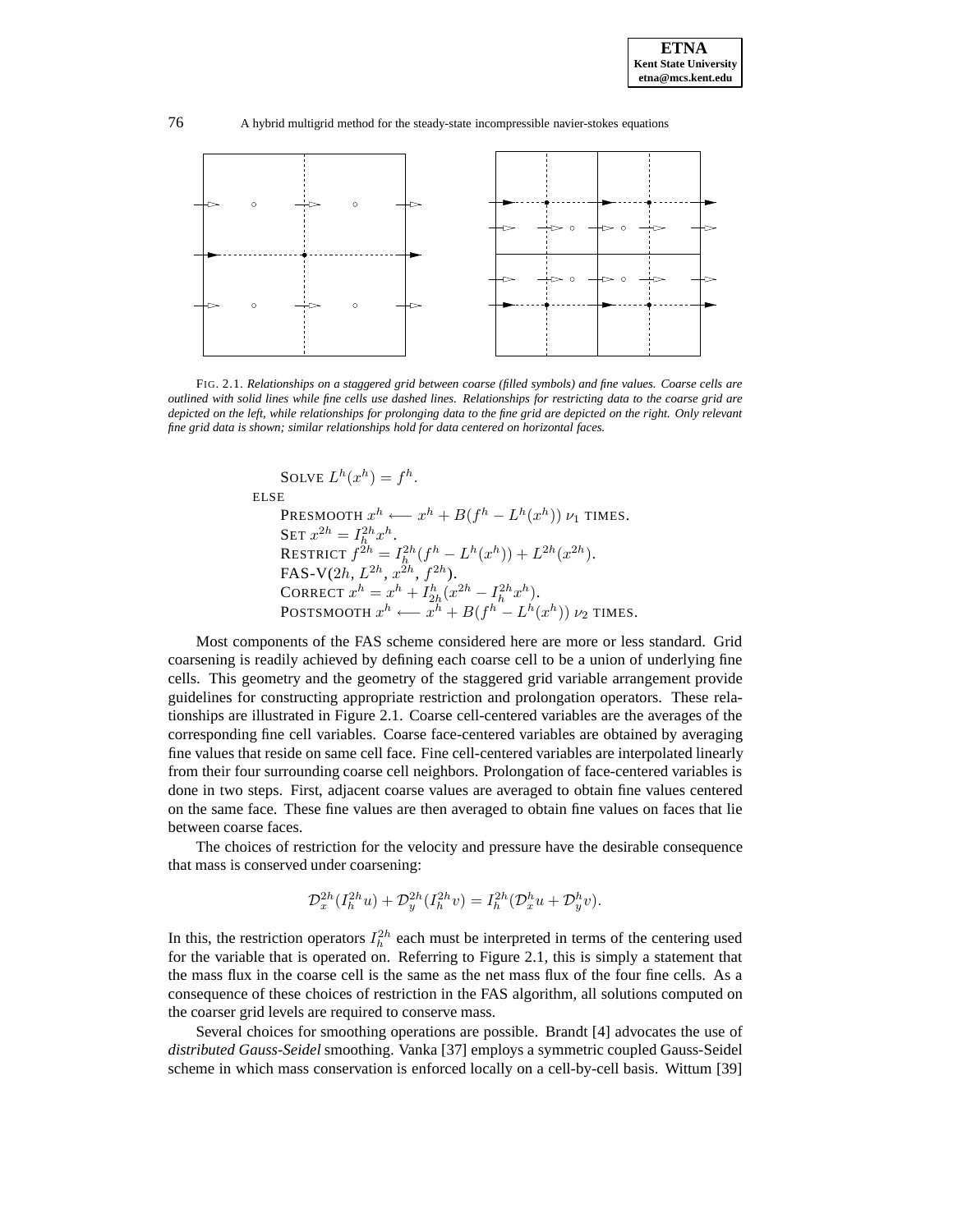introduces the notion of *transforming smoothers* and combines this idea with incomplete factorization to develop robust smoothing strategies. Shaw and Sivaloganathan [33, 34] demonstrated that classic single-grid solvers such as SIMPLE can be effective multigrid smoothers. Since much of this work was motivated by the desire to leverage existing SIMPLE-based single grid applications, the use of pressure-correction algorithms, in particular SIMPLER, as Navier-Stokes multigrid smoothers was investigated. These methods are described in §2.2.

The final component of a multigrid method is the selection of a coarse grid solver. There are very few circumstances in which a grid can be coarsened to the extent that it is practical to solve the coarse grid problem exactly, through direct or iterative means. This is due to several factors. First, grid geometries encountered in practice can be highly irregular and can only be coarsened to a modest degree. Too much coarsening can fail to resolve geometric features that affect the solution, rendering coarse grid corrections almost useless. New strategies based on agglomeration [21, 29, 22, 9] and Cartesian cell discretization methods [17] are promising, but these approaches can still produce coarse grid problems that are themselves of considerable size. Grid coarsening can also reveal weaknesses of certain discretization strategies, which can introduce too much numerical diffusion into the coarse grid problem and render the coarse grid correction almost useless [5]. Newton's method can be used as a coarse grid solver in a nonlinear multigrid scheme; an inexact variant of Newton's method that is used for this purpose is described in §2.3.

**2.2. Pressure-Correction Methods.** The SIMPLE family of algorithms is a widelyused set of techniques for incompressible fluid calculations. The descriptions that follow are restricted to two dimensional flows; their generalization to three dimensional problems is straightforward.

**2.2.1. SIMPLE.** The SIMPLE algorithm, introduced in [26], begins by approximately solving the discrete momentum equations, and then uses the discretized form of the mass conservation equation to derive an equation whose solution is used to update the pressure field and to correct the velocity field so that mass is conserved. It is possible to represent this process as a stationary iterative method [38]. To begin with, the discrete momentum transport operator **Q** is updated to reflect the current approximate solution  $\mathbf{u}^{(k)}$  to the momentum equations. The resulting linearized momentum equations can then be solved to determine an intermediate velocity field  $\mathbf{u}^{(k+\frac{1}{2})}$  using the current approximate pressure field  $p^{(k)}$ :

$$
\mathbf{Qu}^{(k+\frac{1}{2})} = \mathbf{f} - \nabla^h p^{(k)}.
$$

Here

$$
\mathbf{u}^{(k)} = \left(\begin{array}{c} u^{(k)} \\ v^{(k)} \end{array}\right), \ \mathbf{f} = \left(\begin{array}{c} f_1 \\ f_2 \end{array}\right).
$$

The solution of (2.3) does not have to be accurate and is usually accomplished with a few sweeps of a stationary iterative method, such as point or line Gauss-Seidel. The resulting velocity field  $\mathbf{u}^{(k+\frac{1}{2})}$  does not conserve mass, and  $\nabla^h \cdot \mathbf{u}^{(k+\frac{1}{2})}$  is used to compute a correction  $\delta p$  to the pressure field whose gradient is also used to correct  $\mathbf{u}^{(k+\frac{1}{2})}$ .

To derive an equation for  $\delta p$ , let

$$
\mathbf{D} = \left( \begin{array}{cc} D_1 & 0 \\ 0 & D_2 \end{array} \right),
$$

where  $D_i = \text{diag}(Q_i)$ , and introduce the approximations

(2.5) 
$$
\mathbf{u}^{(k+\frac{1}{2})} \approx \mathbf{D}^{-1} \mathbf{Qu}^{(k+\frac{1}{2})} = \mathbf{D}^{-1} (\mathbf{f} - \nabla^h p^{(k)}) \mathbf{u}^{(k+1)} \approx \mathbf{D}^{-1} \mathbf{Qu}^{(k+1)} = \mathbf{D}^{-1} (\mathbf{f} - \nabla^h p^{(k+1)}).
$$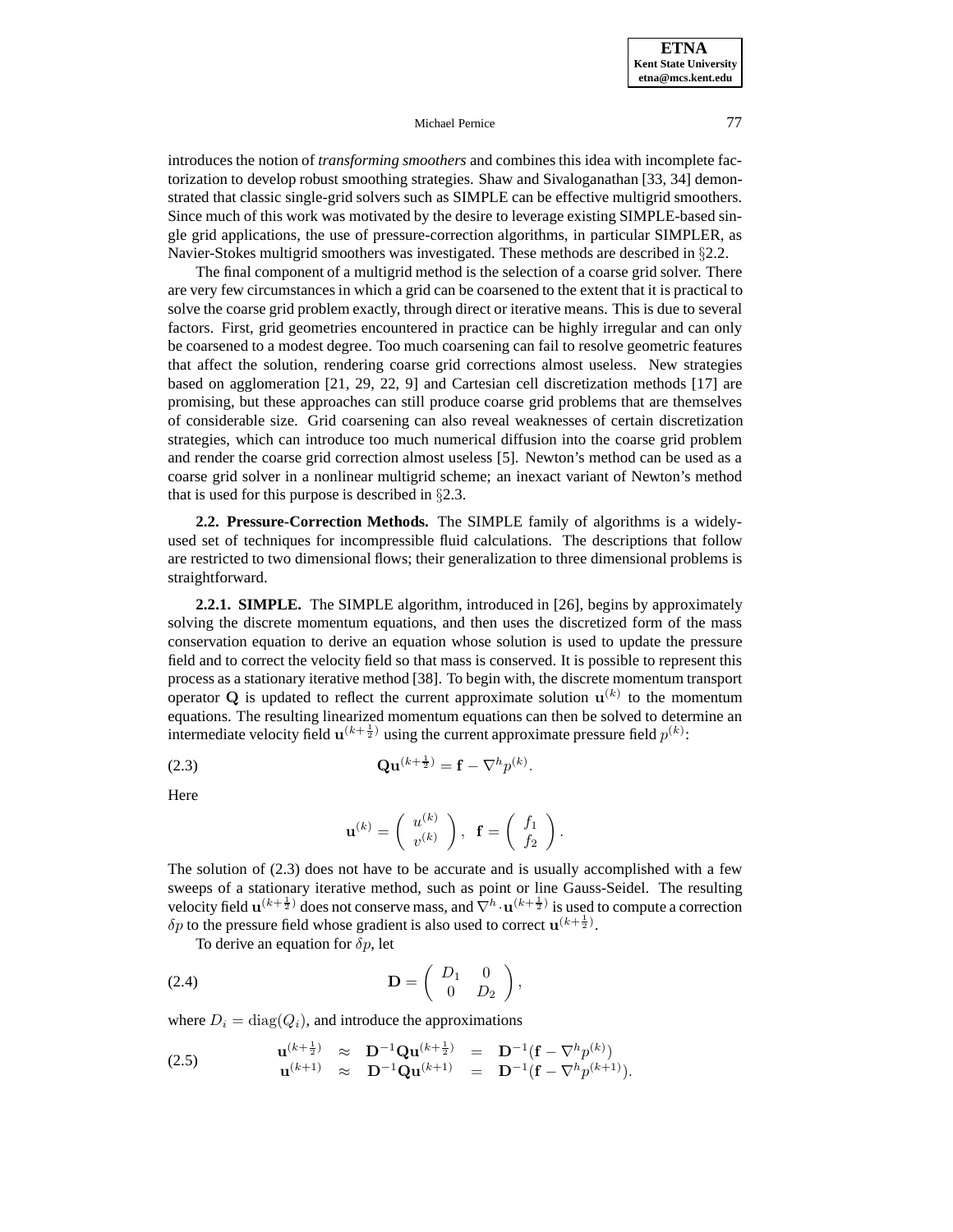Subtracting these equations and changing the approximation to equality leads to

(2.6) 
$$
\delta \mathbf{u} \equiv \mathbf{u}^{(k+1)} - \mathbf{u}^{(k+\frac{1}{2})} = -\mathbf{D}^{-1} \nabla^h \delta p,
$$

where  $\delta p = p^{(k+1)} - p^{(k)}$ . This shows that  $\mathbf{u}^{(k+\frac{1}{2})}$  can be corrected using a scaled gradient of the correction to the pressure field. Applying the discrete divergence operator to these equations gives

$$
\nabla^h \cdot (\mathbf{u}^{(k+1)} - \mathbf{u}^{(k+\frac{1}{2})}) = \nabla^h \cdot \mathbf{D}^{-1} \nabla^h \delta p.
$$

Finally, requiring that  $\nabla^h \cdot \mathbf{u}^{(k+1)} = 0$  leads to

$$
(2.7) \tS\delta p = \nabla^h \cdot \mathbf{u}^{(k+\frac{1}{2})},
$$

where

(2.8) 
$$
S = -\nabla^h \cdot \mathbf{D}^{-1} \nabla^h = -(\mathcal{D}_x^h D_1^{-1} \mathcal{G}_x^h + \mathcal{D}_y^h D_2^{-1} \mathcal{G}_y^h)
$$

is symmetric. Equation (2.7) is a generalized Poisson equation which must be solved for the pressure correction  $\delta p$ . Since the intended correction (2.6) should be 0 at locations where the velocity field is specified, (2.7) is supplemented with homogeneous boundary conditions at these locations. In particular, for problems where the velocity field is specified at the boundaries,  $\delta p$  is determined only up to an additive constant, and S is positive semi-definite. Summarizing:

# **Algorithm SIMPLE:**

DETERMINE  $\mathbf{u}^{(k+\frac{1}{2})}$  by solving (2.3). FIND THE PRESSURE CORRECTION  $\delta p$  FROM (2.7). CALCULATE THE VELOCITY CORRECTIONS δ**u** USING (2.6). UPDATE THE PRESSURE

$$
p^{(k+1)} = p^{(k)} + \delta p
$$

AND THE VELOCITIES

$$
\mathbf{u}^{(k+1)} = \mathbf{u}^{(k+\frac{1}{2})} + \delta \mathbf{u}.
$$

Practical implementations usually employ underrelaxation, both in solving (2.3) and in applying the corrections  $\delta p$  and  $\delta \mathbf{u}$ . In this work, an underrelaxtion factor of 0.6 is used, together with 5 sweeps of point Gauss-Seidel for the momentum equations and 20 sweeps of point Gauss-Seidel for the pressure equation. SIMPLEC is a variation that replaces the entries in the diagonal matrices  $D_i$  with absolute rowsums from  $Q_i$  [36]; it is this variation that is actually used in the evaluations presented in §3.1.

**2.2.2. SIMPLER.** SIMPLER is a variation of SIMPLE due to Patankar [25]. It is similar to SIMPLE, but it determines  $p^{(k+1)}$  from  $\mathbf{u}^{(k)}$  and uses a separate potential field  $\phi$  to enforce mass conservation in a manner similar to projection methods [10, 1].

As with SIMPLE, each cycle begins with an update of the momentum transport operator (2.2) to reflect the latest approximate solution  $\mathbf{u}^{(k)}$ . For the next iteration the pressure and velocity field should satisfy

$$
\mathbf{Qu}^{(k+1)} = \mathbf{f} - \nabla^h p^{(k+1)}.
$$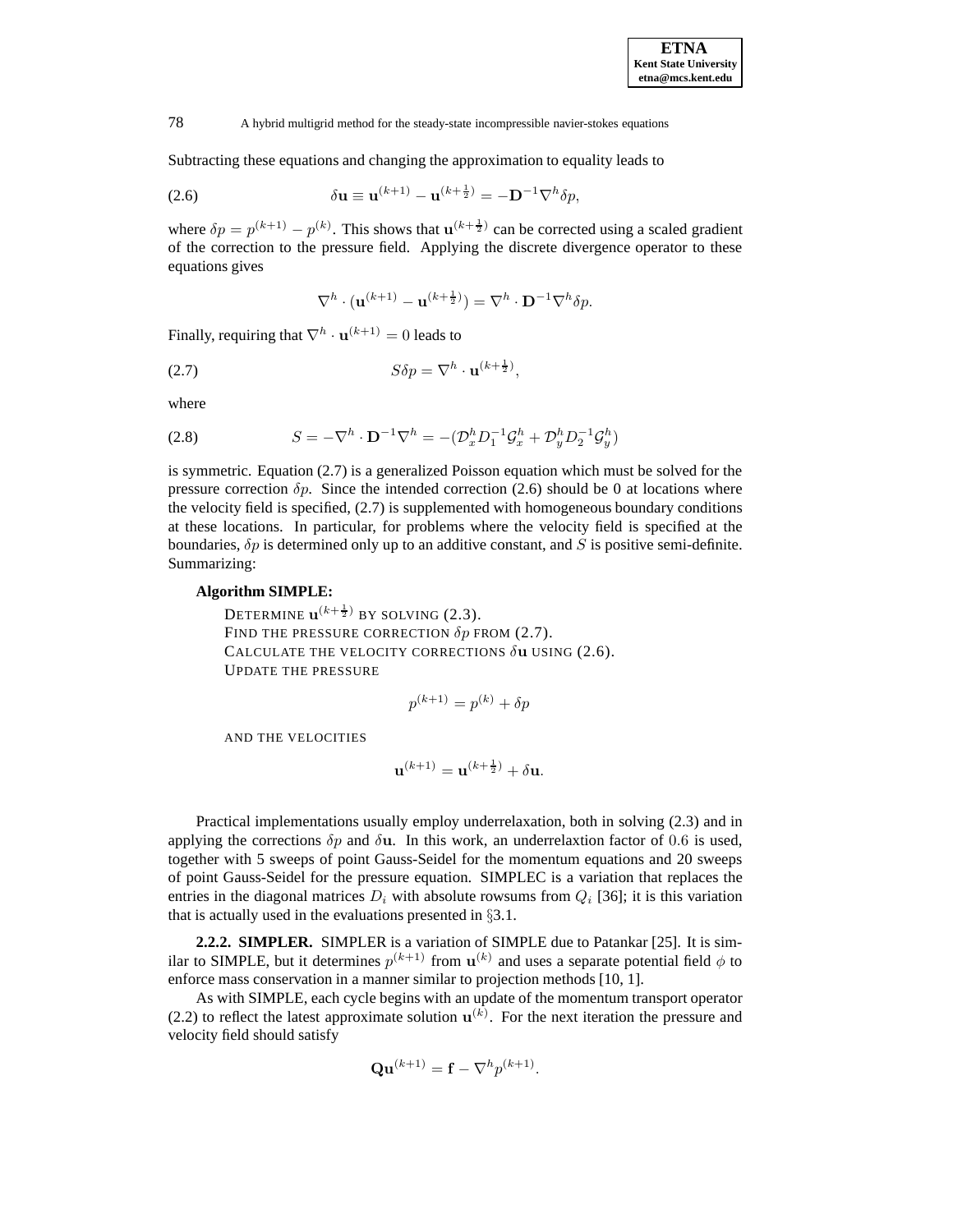To determine an equation for  $p^{(k+1)}$ , introduce the splitting  $\mathbf{Q} = \mathbf{D} - (\mathbf{L} + \mathbf{U})$ , where  $\mathbf{D}$  is again given by (2.4) and −(**L** + **U**) contains the off-diagonal elements of **Q**. It follows that

(2.9) 
$$
\mathbf{u}^{(k+1)} = \mathbf{D}^{-1}(\mathbf{f} + (\mathbf{L} + \mathbf{U})\mathbf{u}^{(k+1)} - \nabla^h p^{(k+1)})
$$

$$
\approx \mathbf{D}^{-1}(\mathbf{f} + (\mathbf{L} + \mathbf{U})\mathbf{u}^{(k)} - \nabla^h p^{(k+1)}).
$$

Taking the divergence of both sides of (2.9), requiring that  $\nabla^h \cdot \mathbf{u}^{(k+1)} = 0$ , changing the approximation to equality, and rearranging terms leads to

(2.10) 
$$
Sp^{(k+1)} = -\nabla^h \cdot \mathbf{D}^{-1}(\mathbf{f} + (\mathbf{L} + \mathbf{U})\mathbf{u}^{(k)}),
$$

where S is again given by  $(2.8)$ .

Once  $p^{(k+1)}$  is known, the velocity field is updated by first solving

$$
\mathbf{Qu}^{(k+\frac{1}{2})} = \mathbf{f} - \nabla^h p^{(k+1)}
$$

and then correcting  $\mathbf{u}^{(k+\frac{1}{2})}$ . This is done using the gradient of an auxiliary variable  $\phi$ . To determine an equation for  $\phi$ , the following *ansatz* is made for the correction:

(2.12) 
$$
\mathbf{u}^{(k+1)} = \mathbf{u}^{(k+\frac{1}{2})} - \mathbf{D}^{-1} \nabla^h \phi.
$$

An equation for  $\phi$  is then determined by taking the divergence of (2.12) and requiring that  $\nabla^h \cdot \mathbf{u}^{(k+1)} = 0$ :

$$
(2.13) \tS\phi = -\nabla \cdot \mathbf{u}^{(k+\frac{1}{2})},
$$

where  $S$  is again given by (2.8). Summarizing:

## **Algorithm SIMPLER:**

DETERMINE  $p^{(k+1)}$  BY SOLVING (2.10). DETERMINE  $\mathbf{u}^{(k+\frac{1}{2})}$  by solving (2.11). DETERMINE  $\phi$  BY SOLVING (2.13). CORRECT  ${\bf u}^{(k+\frac{1}{2})}$  using (2.12).

The improved approximation (2.9) reduces the need for underrelaxation, though it is still used in practice. The momentum equations are solved with 4 sweeps of point Gauss-Seidel relaxation, and the pressure equation (2.10) is solved with 20 sweeps. Instead of solving (2.10) directly, a residual equation is solved for  $\delta p$ , following [36], and an underrelaxation factor of 0.8 is used to complete the pressure update.

Note that the correction (2.12) may be rewritten as follows:

$$
\mathbf{u}^{(k+1)} = \mathbf{u}^{(k+\frac{1}{2})} + \mathbf{D}^{-1} \nabla^h S^{-1} \nabla^h \cdot \mathbf{u}^{(k+\frac{1}{2})}
$$
  
=  $(I + \mathbf{D}^{-1} \nabla^h S^{-1} \nabla^h \cdot) \mathbf{u}^{(k+\frac{1}{2})}$   
\equiv  $\mathcal{P} \mathbf{u}^{(k+\frac{1}{2})}$ .

From (2.8) it follows that  $\mathcal{P}^2 = \mathcal{P}$ . Thus  $\mathcal P$  is actually a *projection* (though it is not an *orthogonal* projection with respect to the standard inner product).

An interesting feature of SIMPLER is the use of  $\phi$  to enforce mass conservation. Note that the derivation of (2.13) is unconventional. Patankar [25] derives the *ansatz*(2.12) through a process similar to the one that led to (2.6). Because of this approximation, the conventional wisdom is that  $\phi$  need not be calculated with high accuracy, and usually only a few sweeps of a stationary iterative method are applied. However the derivation based on (2.12) shows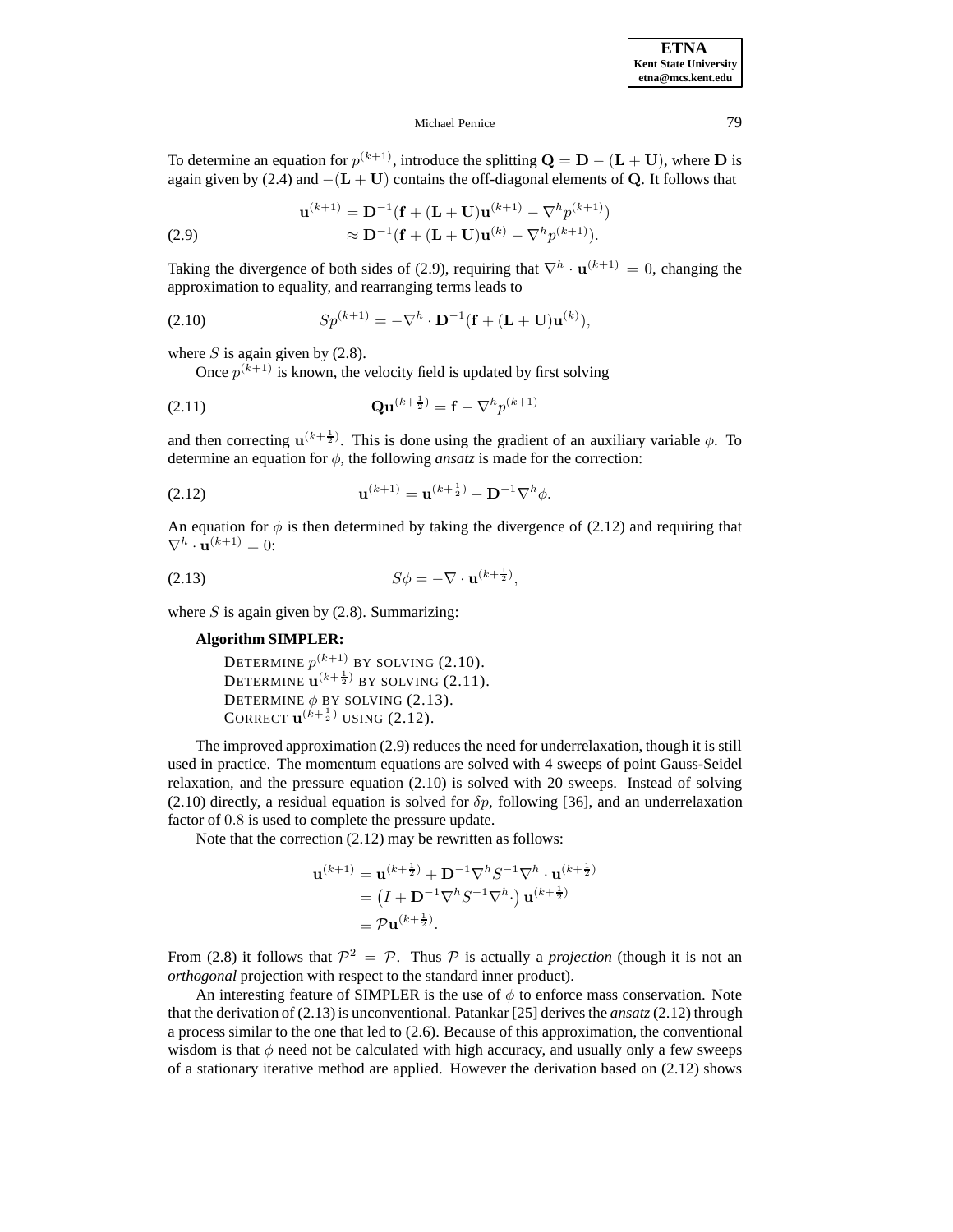clearly that the residual in mass conservation is directly related to the accuracy with which (2.13) is solved:

$$
\|\nabla^h \cdot \mathbf{u}^{(k+1)}\| = \|\nabla^h \cdot \mathcal{P} \mathbf{u}^{(k+\frac{1}{2})}\| = \|\nabla^h \cdot \mathbf{u}^{(k+\frac{1}{2})} + S\phi\|.
$$

Thus, the conventional approach may fail to produce a mass-conserving velocity field, since just a few sweeps of a stationary iterative method may not reduce the residual of (2.13) by very much. A guaranteed improvement can be achieved by solving (2.13) to a prescribed accuracy:

$$
\|\nabla^h \cdot \mathbf{u}^{(k+\frac{1}{2})} + S\phi\| \le tol
$$

where tol can be either an absolute or a relative accuracy. Doing so increases the cost of each iteration of SIMPLER, and the additional cost must be offset by an improved rate of convergence for the overall scheme. Thus, a very efficient solver should be used to enforce  $(2.14)$ . Since S is symmetric and positive semi-definite, a preconditioned conjugate gradient method can be used. The efficiency of this approach depends on using an effective preconditioner. This work employs a multigrid preconditioner, which is composed of volume averaged restrictions, piecewise constant prolongation, symmetric Gauss-Seidel smoothing,  $V(1,1)$  cycles, and a Galerkin coarse grid version of (2.8). This latter choice was made necessary by the fact that  **is not conveniently available on the coarser grids, and was made easy** to implement because of the choices made for intergrid transfers.

It is also possible to enforce a condition similar to (2.14) in the solve for the pressure correction (2.7) in SIMPLE. However it was found that this was accompanied by a need to damp  $\delta p$  even further in order to achieve convergence. Doing so slowed convergence of the overall method, making it non-competetive. This effect was not observed with SIMPLER, where  $\phi$  is used solely to correct  $\mathbf{u}^{(\hat{k}+\frac{1}{2})}$ .

**2.3. Inexact Newton Methods.** Newton's method for solving a system of nonlinear equations

(2.15) 
$$
F(x) = 0, \qquad F: \mathbb{R}^n \to \mathbb{R}^n,
$$

requires, at the kth step, the solution of the linear *Newton equation*

(2.16) 
$$
F'(x_k) s_k = -F(x_k),
$$

where  $x_k$  is the current approximate solution and  $F'$  is the Jacobian matrix of the system. Once the Newton step  $s_k$  is determined the current approximation is updated via

$$
x_{k+1} = x_k + s_k.
$$

This process is continued until a satisfactory solution is found, which is usually judged by making  $||F(x_k)||$  or  $||s_k||$  (or both) sufficiently small. Traditionally, Newton's method was considered to be inappropriate for the solution of large-scale systems of nonlinear equations because of the high computational and storage costs of solving (2.16). However exact solution of (2.16) is not necessary for Newton's method to converge. In a *Newton iterative method*, or *truncated Newton method*, (2.16) is replaced by an *inexact Newton condition* [12]

(2.17) 
$$
||F(x_k) + F'(x_k) s_k|| \leq \eta_k ||F(x_k)||,
$$

and so a suitable inexact Newton step  $s_k$  can be found with an iterative method at a significant reduction in cost. The "forcing term"  $\eta_k \in [0,1)$  in (2.17) can be specified in several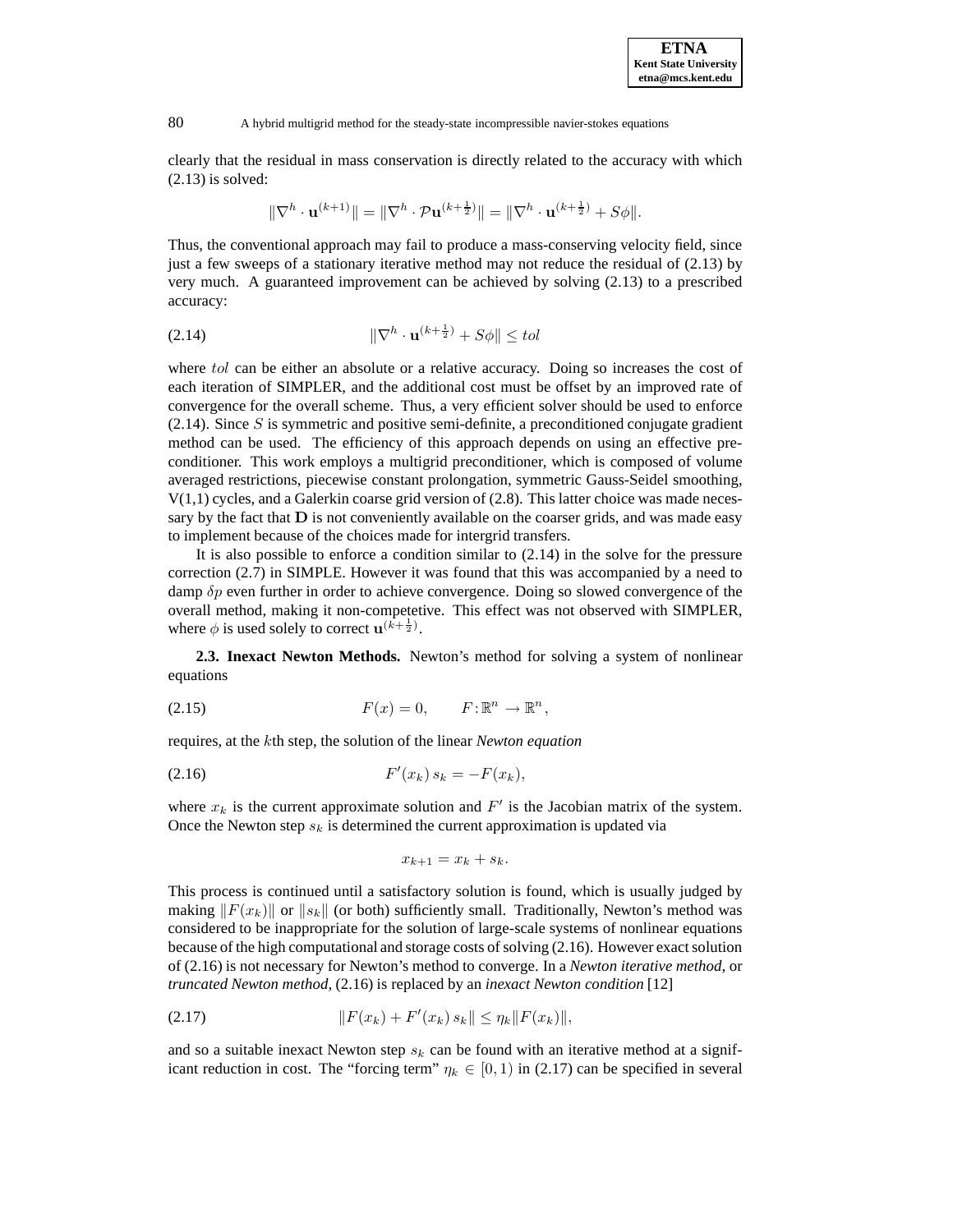ways; superlinear and even quadratic convergence of the inexact Newton method can be obtained under certain choices of the forcing terms [12, 14]. The best choice of  $\eta_k$  is somewhat problem-specific (see for example [32] for some comparative studies). In this work, the strategy labeled Choice 1 in [14] is used to select the forcing terms. Newton iterative methods are especially well-suited for large-scale problems and have been used very successfully in a number of applications [8, 18, 19, 32, 7, 2].

There are many ways to compute an inexact Newton step  $s_k$ , and the efficiency of an inexact Newton method is strongly affected by this choice. Krylov subspace methods [16] are especially well-suited for this purpose since they only require matrix-vector products  $F'(x_k)v$ . This further specialization of inexact Newton methods leads to the class of methods referred to as *Newton-Krylov methods*. The matrix-vector products needed in a Newton-Krylov method may be approximated with finite differences of function values

(2.18) 
$$
F'(x_k)v \approx \frac{F(x_k + \epsilon v) - F(x_k)}{\epsilon},
$$

and so the Jacobian  $F'$  never needs to be explicitly formed. This approach is frequently referred to as a *matrix-free Newton-Krylov* method. While this greatly reduces storage requirements and simplifies implementation, the differencing parameter  $\epsilon$  must be chosen carefully to balance different sources of errors and differences in scales that may be present in  $v$ . Furthermore, some information about the Jacobian is still neeeded to construct a preconditioner. Finally, matrix-free Newton-Krylov methods generally require more nonlinear iterations than a Newton-Krylov method that uses the Jacobian directly.

Among Krylov subspace methods, GMRES [31] is generally preferred, since it minimizes the residual at every iteration. Unfortunately, in order to enforce this, storage requirements grow linearly and work requirements grow quadratically with the number of iterations. In practice this is dealt with by restarting the method, which can potentially slow down convergence or even cause divergence if restarting is done too frequently. While alternatives such as BiCGSTAB [35] and transpose-free QMR [15] can be used, they do not share the minimum residual property and are generally not as robust as GMRES, provided a sufficiently large restart value is used.

Effective preconditioning plays a critical role in the efficient computation of an inexact Newton step. For restarted GMRES, a good preconditioner not only accelerates convergence but also reduces storage requirements by allowing more frequent restarts. Incomplete LU (ILU) factorizations [24, 30] are popular choices, but they require information about the Jacobian that may be difficult to determine in a matrix-free inexact Newton method. Further, ILU factorizations can have high storage requirements if a lot of element fill-in is allowed. Calculating an incomplete factorization can also be computationally expensive, and this cost is multiplied by the number of times the preconditioner is updated during the nonlinear solution process. One approach to constructing an effective preconditioner is to use a linear multigrid method [20, 27]. When using the Newton-Krylov method as a coarse grid solver, this approach has the added advantage of reusing software components in the linear preconditioner that were used to implement the FAS smoother.

Finally, another traditional objection to using Newton's method for large-scale problems is the need to find a good initial approximation  $x_0$ . Newton's method (and its inexact counterpart) can fail to converge if  $x_0$  is not chosen carefully. Fortunately, classical strategies for improving the likelihood of convergence from a poor initial approximation also apply to Newton iterative methods [13]. The backtracking globalization strategy given in Algorithm INB from [13] and implemented in NITSOL [28] is employed in this work.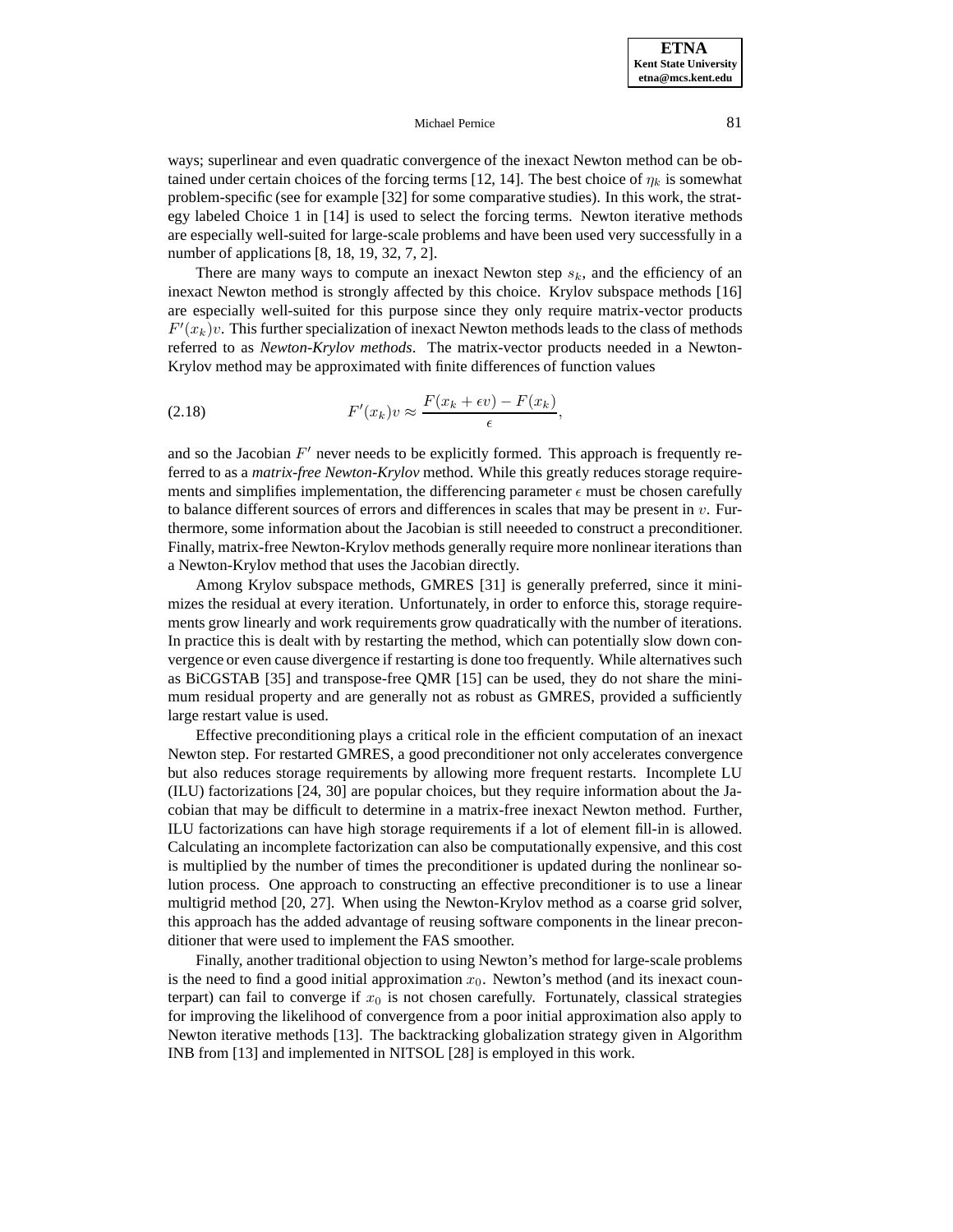**2.4. Hybrid Methods.** It is possible to assemble these algorithmic components into a number of different hybrid strategies. An FAS method can be constructed using either SIMPLE or SIMPLER as a smoother. These pressure-correction schemes can also be used as preconditioners for a Newton-Krylov method. Finally, the Newton-Krylov-MG method NK-MG [27] can be used as a coarse grid solver for FAS.

Using a pressure-correction method as a smoother for FAS is easy to accomplish. The current approximation  $u^{h_l}$  on grid level l is used to update  $\mathbf{Q}^{h_l}$  and  $S^{h_l}$  through a rediscretization on the grid. The SIMPLE or the SIMPLER algorithm is then applied with source term  $f^{h_l}$  and initial approximation  $u^{h_l}$ , using the number of iterations specified by the number of pre- and post-smoothing steps. The result then is processed for use on other grids except at the end of the V-cycle, where it is the updated approximate solution.

Pressure-correction methods may be used as either preconditioners or linear multigrid smoothers in a manner analogous to that described above, with one slight change in interpretation. In performing either a preconditioning solve or a smoothing operation, a system of the form

$$
Me=r
$$

is solved using a preconditioner  $M$ , where r is a residual and  $e$  is a correction to the current approximation to the solution of the linear problem. When  $M$  is itself one or more iterations of an iterative method such as SIMPLE or SIMPLER, the initial approximation is  $e = 0$ . reflecting the expectation that only a relatively small correction will be calculated.

The hybrid approach of using a Newton-Krylov method as a coarse grid solver in an FAS procedure is accomplished by simply passing the problem

$$
F(\mathbf{u},p) = \begin{pmatrix} Q^{h_c}(\mathbf{u}) & \nabla^{h_c} \\ \nabla^{h_c} & 0 \end{pmatrix} \begin{pmatrix} \mathbf{u} \\ p \end{pmatrix} - \begin{pmatrix} \mathbf{f}^{h_c} \\ 0 \end{pmatrix} = 0
$$

to the Newton-Krylov solver, where  $h_c$  is the coarse grid,  $Q^{h_c}$ ,  $f^{h_c}$  are the corresponding coarse grid operator and source term, and the initial approximation  $u = u^{h_c}$  uses the current coarse grid solution. This strategy addresses several weaknesses. The Newton-Krylov method is usually supplied with a good initial approximation, reducing the need for backtracking and enabling early realization of superlinear convergence. The smaller problem size also helps to address the high storage cost of using GMRES within the Newton-Krylov method. In contrast to the level smoothing operations, the Newton-Krylov method produces a solution with a guaranteed amount of error reduction. Thus, the hybrid approach allows insertion of a method that is guaranteed to produce a solution with some desired accuracy at any level of a given grid hierarchy. This can help to stabilize and enhance the robustness of the overall FAS method. However this feature must be balanced with increased storage and computation costs that are incurred by introducing the Newton-Krylov method at finer levels of the grid hierarchy.

**3. Numerical Evaluations.** Hybrid approaches that combine multigrid methods, Newton-Krylov methods, and pressure-correction methods offer a wide range of algorithmic choices. Since these combinations embed iterative methods within iterative methods, it is difficult to predict the most effective combination. Numerical experimentation is necessary to help determine which hybrid approaches warrant further investigation. This section examines the performance of the nonlinear multigrid algorithm under various combinations of coarse grid solvers and smoothers.

Conventional evaluations of multigrid effectiveness usually employ some standardized measure of work unit per iteration. However, estimating work units is difficult when iterative methods are used to implement smoothers and/or coarse grid solvers. Consequently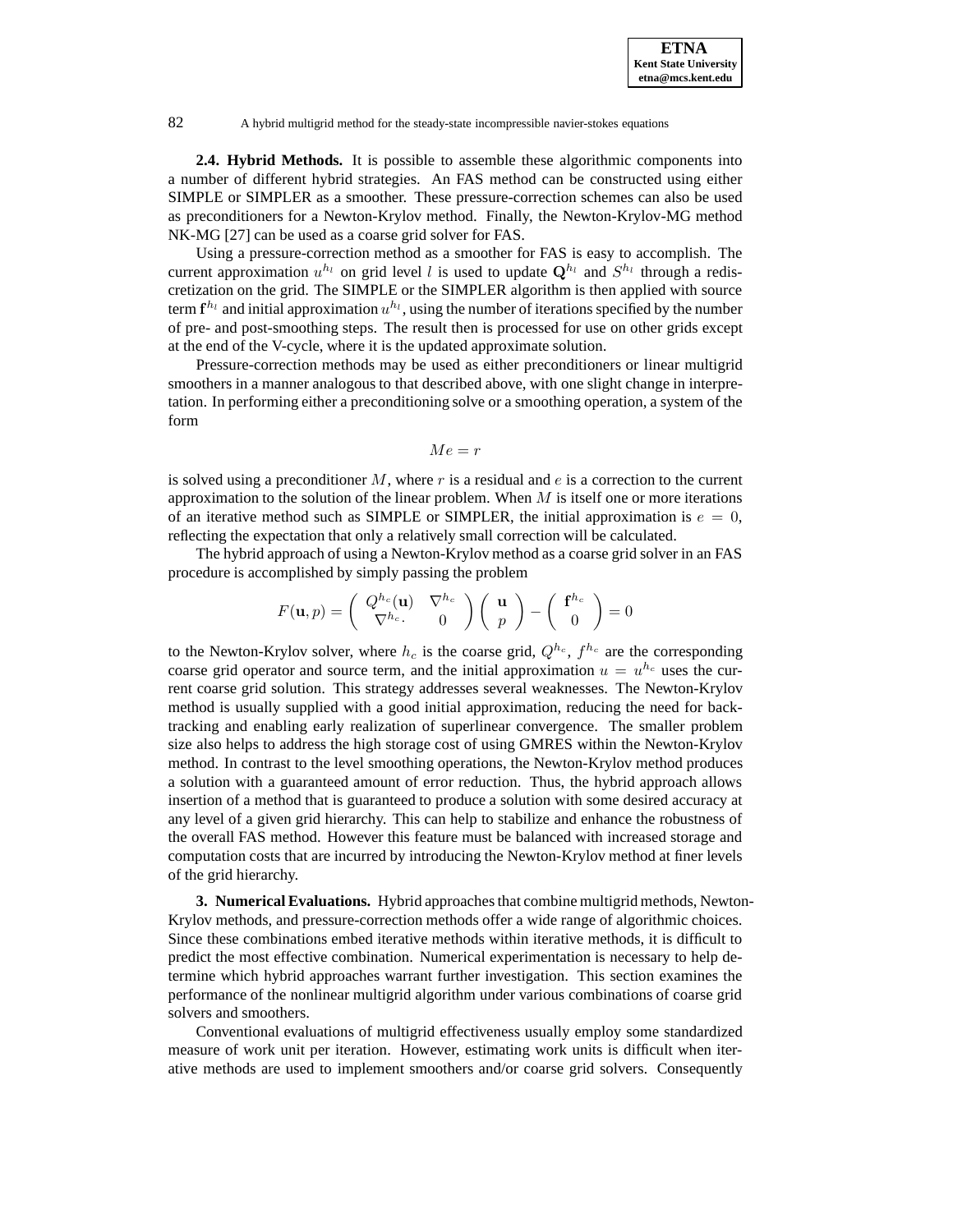computational effort is measured relative to the CPU time needed to reduce the residual by a prescribed amount. CPU time on a MIPS R10000 processor needed to reach a relative reduction of the nonlinear residual by  $10^{-6}$  is reported.<sup>1</sup>

Buoyancy-driven natural convection in an enclosed cavity is a standard benchmark problem that is frequently used to evaluate different numerical schemes and solution methods [11]. The governing equations consist of the incompressible Navier-Stokes equations (2.1) coupled to an energy transport equation

$$
(uT)_x + (vT)_y - \frac{1}{RePr} \Delta T = 0
$$

together with a body force on the fluid that, under the Boussinesq approximation, is proportional to the temperature

$$
\mathbf{f} = \left( \begin{array}{c} 0 \\ \frac{Ra}{Re^2 Pr} T \end{array} \right).
$$

In this,  $Re$  is the Reynolds number,  $Pr$  is the Prandtl number, and  $Ra$  is the Rayleigh number. Following [23],  $Re$  is fixed at 1,  $Pr$  is fixed at 0.71, and  $Ra$  is varied. The problem is defined on the unit square  $\Omega = [0, 1] \times [0, 1]$  with boundary conditions

$$
u = v = 0 \text{ on } \partial\Omega
$$
  

$$
T(0, y) = 0, T(1, y) = 1 \quad y \in [0, 1]
$$
  

$$
T_y(x, 0) = T_y(x, 1) = 0 \quad x \in [0, 1].
$$

In the staggered formulation, the temperature is treated as a cell-centered quantity. Except for those locations where face-centering places a velocity component on  $\partial\Omega$ , linearly extrapolated values are used to specify boundary conditions.

The additional transport equation is readily accommodated by the SIMPLE and SIM-PLER smoothers. Five sweeps of the point Gauss-Seidel method are applied to the discretized transport equation prior to solving the momentum equations. The updated temperature field is then incorporated into **f** before solving the momentum equations.

**3.1. Effectiveness of different smoothers.** The effectiveness of SIMPLE and SIM-PLER as FAS smoothers is evaluated in this section. To distinguish among smoother variants, FAS-SIMPLE refers to FAS with SIMPLE smoothing, and FAS-SIMPLER refers to FAS with SIMPLER smoothing. FAS-SIMPLE and FAS-SIMPLER were compared at several values of Ra. For  $Ra \le 1000$ , FAS-SIMPLE was found to be  $5-10\%$  faster than FAS-SIMPLER. More postsmoothing sweeps were generally needed to achieve this. However, for larger values of  $Ra$ , FAS-SIMPLE began to falter, and was outperformed by FAS-**SIMPLER.** A comparison of convergence histories at  $Ra = 10,000$  appears in Figure 3.1. For lower values of Ra, the convergence history of **FAS-SIMPLE** is actually quite smooth, and the irregularity of the convergence history in this figure seemed to presage failure of the method for larger values of Ra. FAS-SIMPLE with  $V(2,1)$  cycles actually failed to converge for this case. Included in the figure is the convergence history for FAS-SIMPLER when (2.14) is enforced with  $tol = 0.5 \|\nabla \cdot \mathbf{u}^{(k+\frac{1}{2})}\|$  using the multigrid-preconditioned conjugate gradients method described at the end of §2.2.2. There is a clear, though modest, benefit.

<sup>&</sup>lt;sup>1</sup>The results for the smaller problems were obtained on a processor running at 195 Mhz with a 1 MB L2 cache; for the larger problems a processor with a 4 MB L2 cache was used.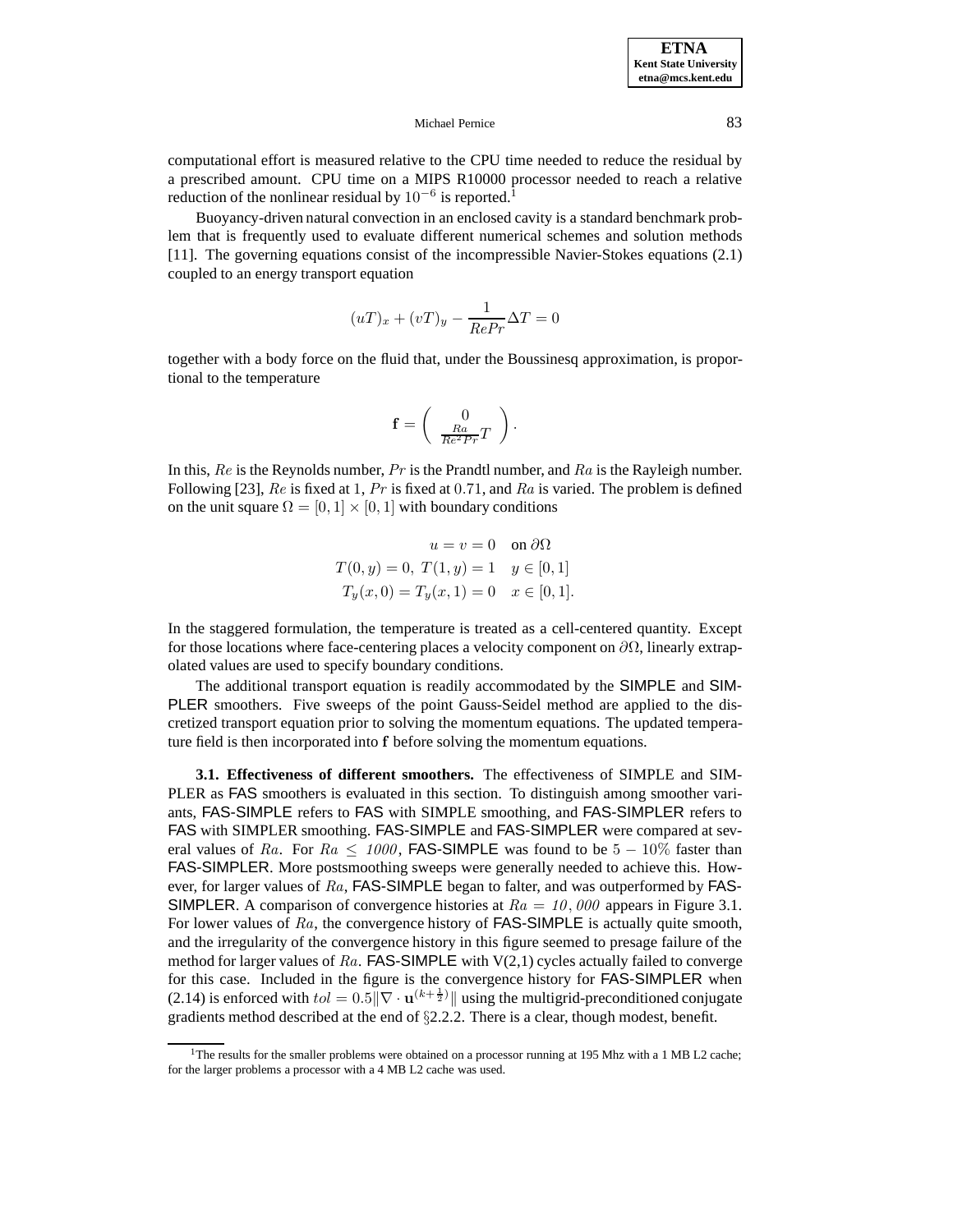

FIG. 3.1. *Convergence histories of* FAS-SIMPLE *and* FAS-SIMPLER*. Results obtained on a* 128 × 128 *grid with 3 grid coarsenings.*

**3.2. Influence of coarse grid solution strategy.** As was seen in the previous section, no substantial convergence difficulties were observed for  $Ra \leq 10,000$ . However, for  $Ra >$ 10, 000, some instabilities were observed in the convergence histories. Here, solving the coarse grid problem with the Newton-Krylov method was found to be beneficial. For  $Ra \geq$ 30, 000, FAS-SIMPLER actually failed to converge unless the Newton-Krylov method was used for the coarse grid problem. For even larger values of  $Ra$ , it was found that enforcing (2.14) benefited *both* the smoother and the coarse grid solver. These results are examined in more detail below.

Since §3.1 demonstrated that FAS-SIMPLER is superior to FAS-SIMPLE, all results presented in this section were obtained using SIMPLER smoothing and the term FAS is no longer qualified by which smoother is employed. Names by which the various combinations of algorithms are referred to in this section are listed in Table 3.1. The NK-MG implementation always uses  $V(2,1)$  cycles with SIMPLE smoothing in the preconditioner, which was found in [27] to be the most efficient option.

The first set of results are for  $Ra = 20,000$  and appear in Figure 3.2, which compares the effectiveness of varying numbers of pre- and post-smoothing sweeps. In this and in the remainder of this section,  $\log(||F||_{\infty})$  is plotted against CPU time. Here, V(2,1) cycles are the most efficient, and the addition of solving (2.14) with  $tol = \delta \|\nabla \cdot \mathbf{u}^{(k+\frac{1}{2})}\|$  and smaller values of  $\delta$  produced a minor additional improvement. Note that while decreasing  $\delta$  reduces the number of iterations by 2 and smooths the convergence history somewhat, the additional cost per iteration slightly increases the overall computational cost. For this case, and for the cases discussed in the rest of this section, the multigrid-preconditioned conjugate gradients method described in §2.2.2 required only 2–3 iterations to satisfy (2.14).

The plot in Figure 3.3 depicts convergence histories obtained by using the Newton-Krylov method to solve the coarse grid problem to prescribed accuracy. For reference, the curves labeled " $V(2,1)$ , PCG $(0.5)$ " is duplicated between Figures 3.2 and 3.3. Clearly, solving the coarse grid problem to prescribed accuracy is always beneficial, with the NK-MG coarse grid solver being the most efficient. Also note that the NK-MG coarse grid solver only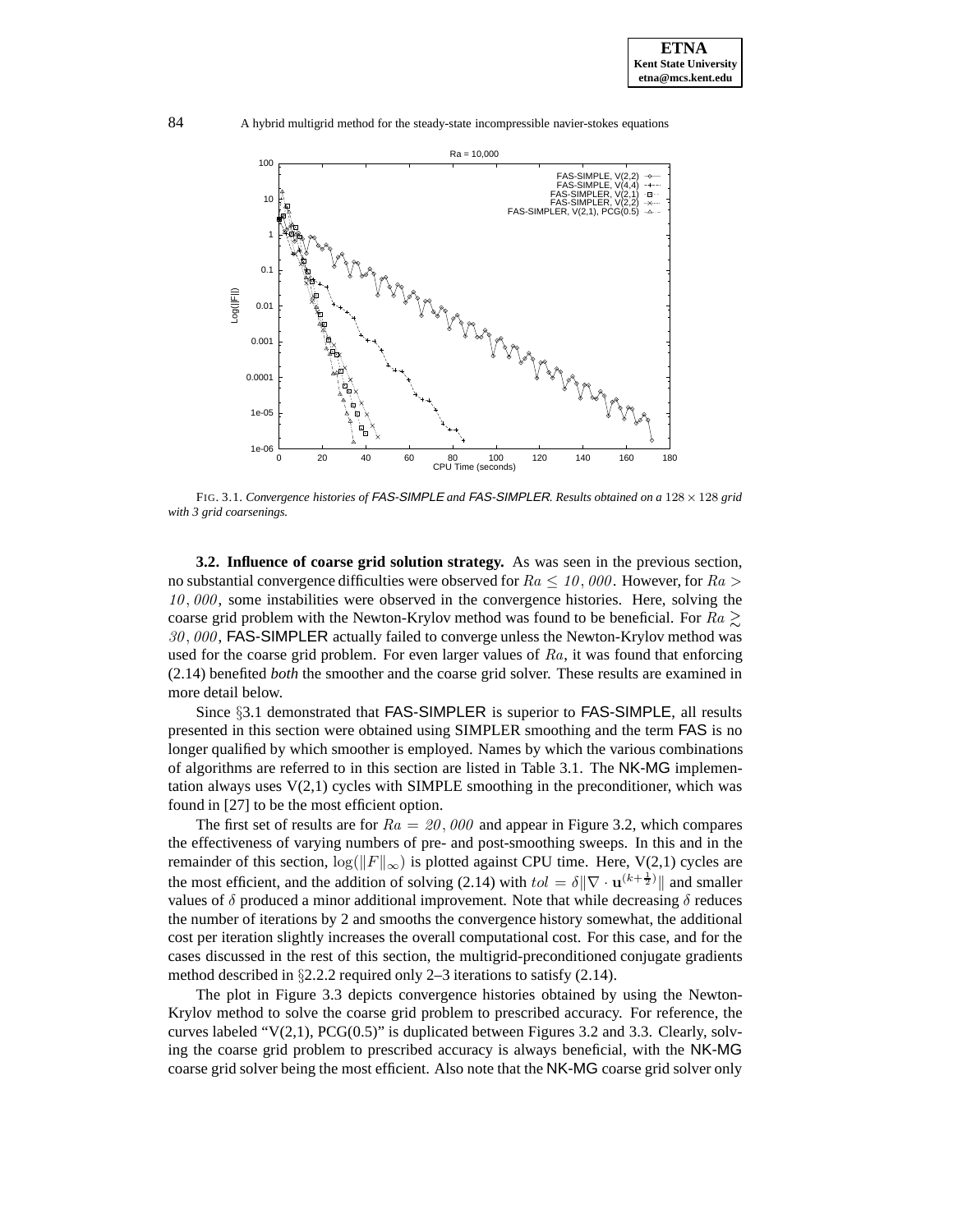#### TABLE 3.1 *Options evaluated for nonlinear multigrid components.*

| <b>FAS</b>                     | Multigrid with SIMPLER smoothing. Coarse grid solves<br>use 16 sweeps of the smoother.                                                                                                 |  |
|--------------------------------|----------------------------------------------------------------------------------------------------------------------------------------------------------------------------------------|--|
| $FAS/NK-SIMPLE(m)$             | Multigrid with SIMPLER smoothing and a<br>Newton-Krylov coarse grid solver. The latter is<br>preconditioned with $m$ sweeps of SIMPLE.                                                 |  |
| <b>FAS/NK-MG</b>               | Multigrid with SIMPLER smoothing and a<br>Newton-Krylov coarse grid solver. The latter is<br>preconditioned by a multigrid method that uses a $V(2,1)$<br>cycle with SIMPLE smoothing. |  |
| $FAS/PCG(\delta)$              | Same as FAS, with (2.14) enforced with<br>$tol = \delta \ \nabla^h \cdot \mathbf{u}^{(k+\frac{1}{2})}\ .$                                                                              |  |
| $FAS/PCG(\delta)/NK-SIMPLE(m)$ | Same as $FAS/NK-SIMPLE(m)$ , with (2.14) enforced with<br>$tol = \delta \ \nabla^h \cdot \mathbf{u}^{(k+\frac{1}{2})}\ .$                                                              |  |
| $FAS/PCG(\delta)/NK-MG$        | Same as FAS/NK-MG, with (2.14) enforced with<br>$tol = \delta \ \nabla^h \cdot \mathbf{u}^{(k+\frac{1}{2})}\ .$                                                                        |  |



FIG. 3.2. *Convergence histories of* FAS *for* Ra = 20, 000*. Different numbers of pre- and post-smoothing sweeps are compared. Results were obtained on a* 128 × 128 *grid with 3 grid coarsenings.*

required 2–3 iterations to reach a prescribed relative accuracy of 0.1; any smaller prescribed accuracy increased the cost of the cost grid solver and the overall cost of the calculation.

For  $Ra = 50,000$ , use of the Newton-Krylov coarse grid solver was essential, since both FAS and FAS/PCG( $\delta$ ) failed to converge. Some typical results appear in Figures 3.4 and 3.5. Again for reference, the convergence histories labeled NK-SIMPLE(4) and NK-MG are the same in these two figures. The plot in Figure 3.4 shows that the NK-SIMPLE(4) coarse grid solver produces the best performance. However, the plot in Figure 3.5 shows that enforcing (2.14) enhances the performance of both FAS/NK-SIMPLE(4) and FAS/NK-MG, and that reducing tol further improves the performance of both.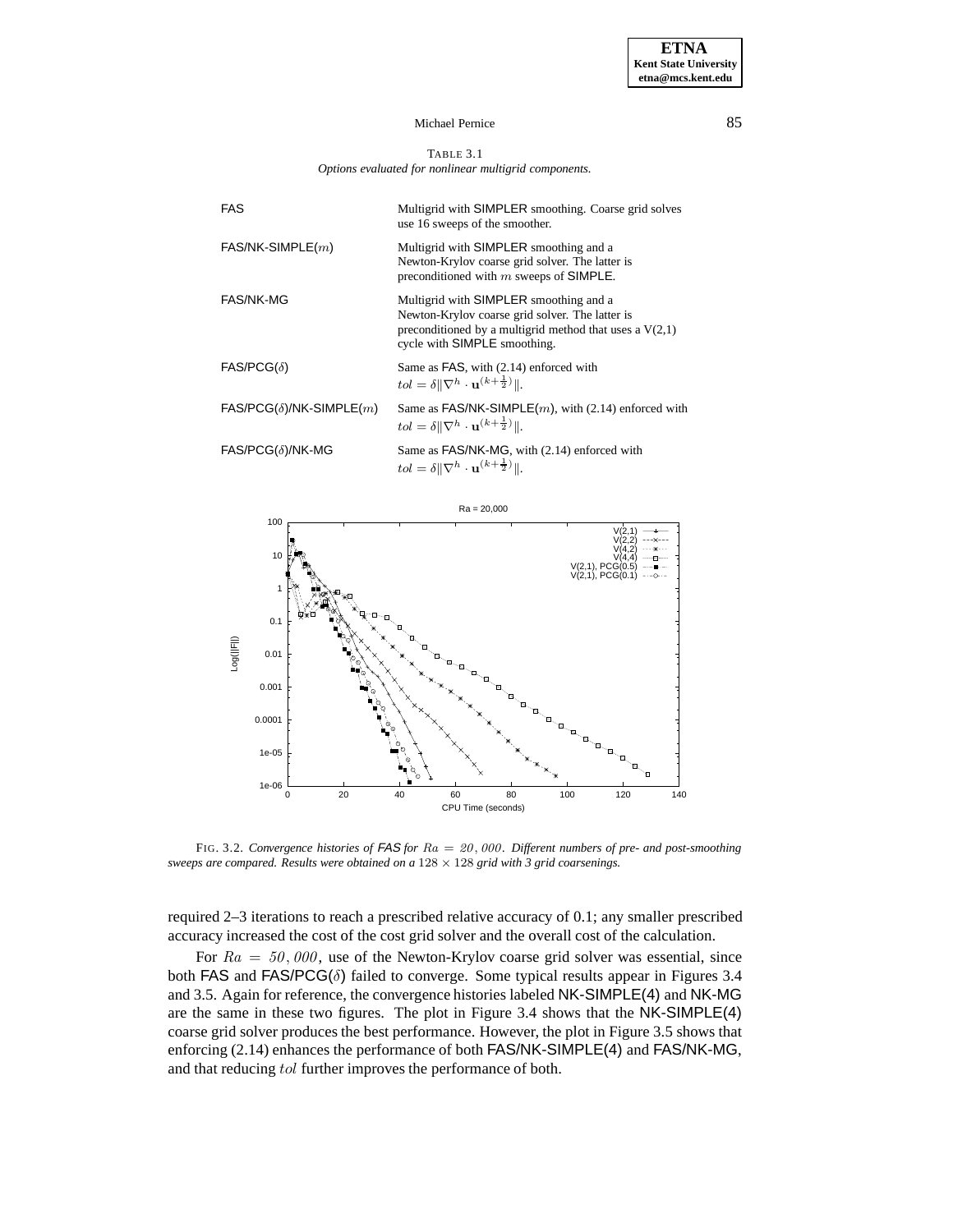

86 A hybrid multigrid method for the steady-state incompressible navier-stokes equations



FIG. 3.3. *Convergence histories of* FAS *for* Ra = 20, 000*. Different coarse grid solvers are compared. Results were obtained on a* 128 × 128 *grid with 3 grid coarsenings. The NK-MG option used an additional 3 grid coarsenings.*



FIG. 3.4. *Convergence histories of* FAS *for* Ra = 50, 000*. Different preconditioners in the coarse grid solver are compared. Results were obtained on* 128 × 128 *grid using 3 grid coarsenings.*

It is interesting to note the patterns of these improvements. FAS/PCG(0.5)/NK-SIMPLE(4) performs poorly on the second iteration, but this is subsequently overcome by a faster rate of convergence. FAS/PCG(0.1)/NK-SIMPLE(4) does not encounter this initial difficulty, and subsequently converges at about the same rate as FAS/PCG(0.5)/NK-SIMPLE(4). The strategies that employ the NK-MG coarse grid solver behave similarly, though initially FAS/PCG(0.5)/NK-MG does not encounter as much difficulty as FAS/PCG(0.5)/NK-SIMPLE(4). Both FAS/PCG(δ)/NK-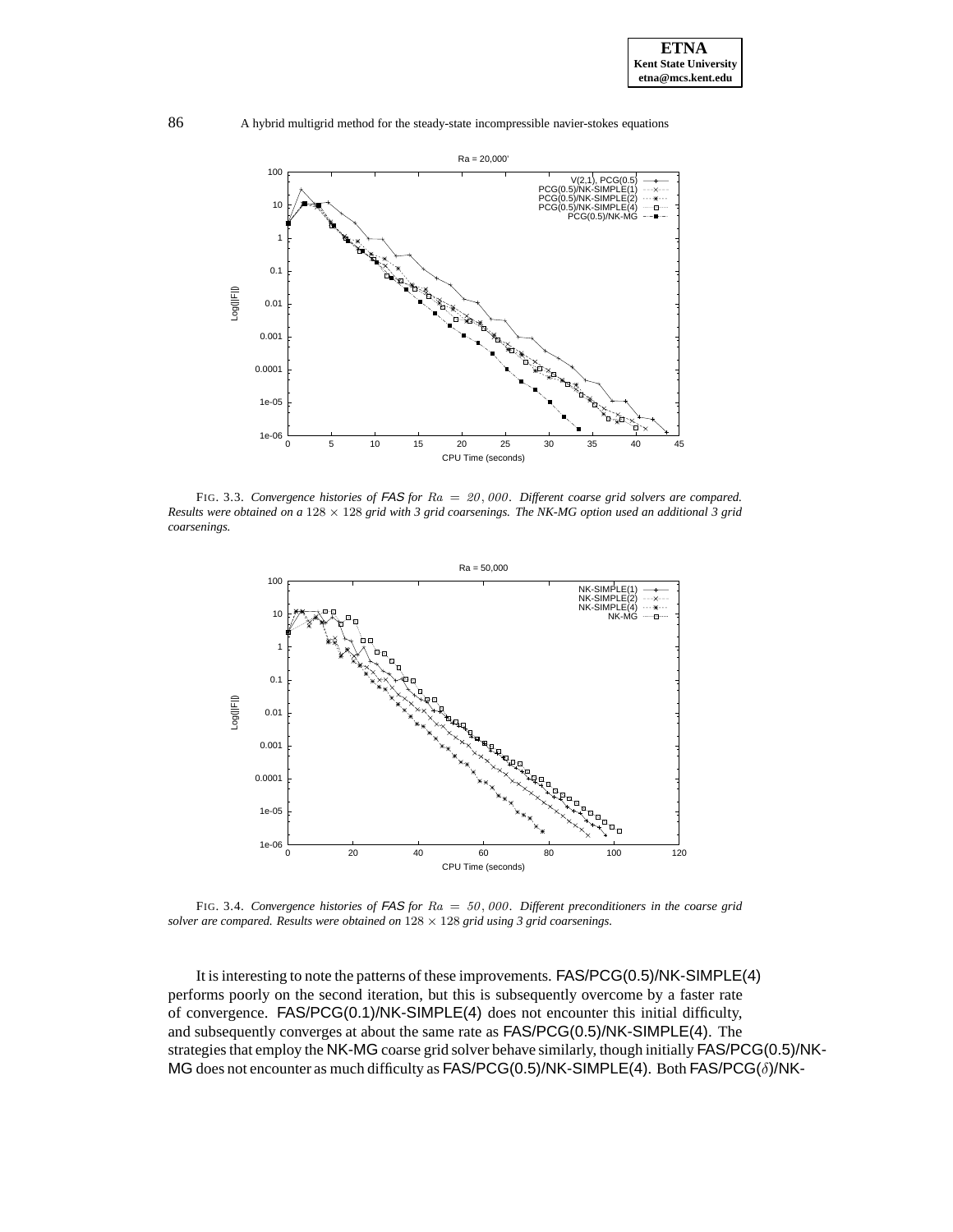



FIG. 3.5. *Convergence histories of* FAS *for* Ra = 50, 000*. Different tolerances in the smoother are compared. Results were obtained on* 128 × 128 *grid using 3 grid coarsenings. The* NK-MG *coarse solver used 2 additional grid coarsenings.*

MG variations have higher rates of convergence than  $FAS/PCG(\delta)/NK\text{-}SIMPLE(4)$ .

The effect of enforcing (2.14) is even more dramatic at  $Ra = 100,000$ . While using the Newton-Krylov method is necessary to achieve convergence, it alone is not enough to guarantee efficiency. This is illustrated in Figures 3.6 and 3.7. Without enforcing (2.14), the method failed with  $V(2,1)$  cycles, so  $V(2,2)$  cycles were used to produce Figure 3.6. On the first few iterations, the Newton-Krylov coarse grid solver gets trapped in a backtracking loop, with attendant increase in the forcing term. The method eventually recovers, but at an enormous relative cost. Interestingly, the  $FAS/NK-SIMPLE(k)$  options, which use no further grid coarsenings, are not as sensitive to this phenomenon.

Enforcing (2.14) helps to address the difficulties experienced by the coarse grid solver as well as enabling convergence with  $V(2,1)$  cycles. This behavior is illustrated in Figure 3.7. Here the curve labeled NK-SIMPLE(4) is the same as the one that appears in Figure 3.6. The combination of using  $V(2,1)$  cycles and enforcing (2.14) improves the performance of the variant using the NK-SIMPLE(4) coarse grid solver by a factor of 3. While the variant using the NK-MG coarse grid solver is more expensive per iteration, FAS/PCG(0.5)/NK-MG requires one third fewer iterations than FAS/PCG(0.5)/NK-SIMPLE(4); this combination produces a net 18% additional improvement in performance.

It is interesting to note that the coarsest grid used for  $Ra = 50$ , 000 and  $Ra = 100$ , 000 were both  $4 \times 4$ . However for  $Ra = 50,000$ , the NK-MG coarse grid solver was applied on the 32  $\times$  32 grid, while for  $Ra = 100,000$  it was applied on the 64  $\times$  64 grid. In the latter case the method failed when the NK-MG coarse grid solver was tried on the  $32 \times 32$  grid. This illustrates the flexibility that is provided by the NK-MG coarse grid solver in deciding which is the coarsest grid in the FAS scheme, while still allowing the use of the entire grid hierarchy to efficiently resolve all components of the error.

Considerable difficulties were encountered when trying to apply these strategies to the case  $Ra = 500, 000$ . No combination was found that enabled convergence with FAS/PCG( $\delta$ )/NK-SIMPLE(k) for  $k = 4$ . For  $k = 2$ , V(2,2) cycles failed to converge and V(4,4) cycles were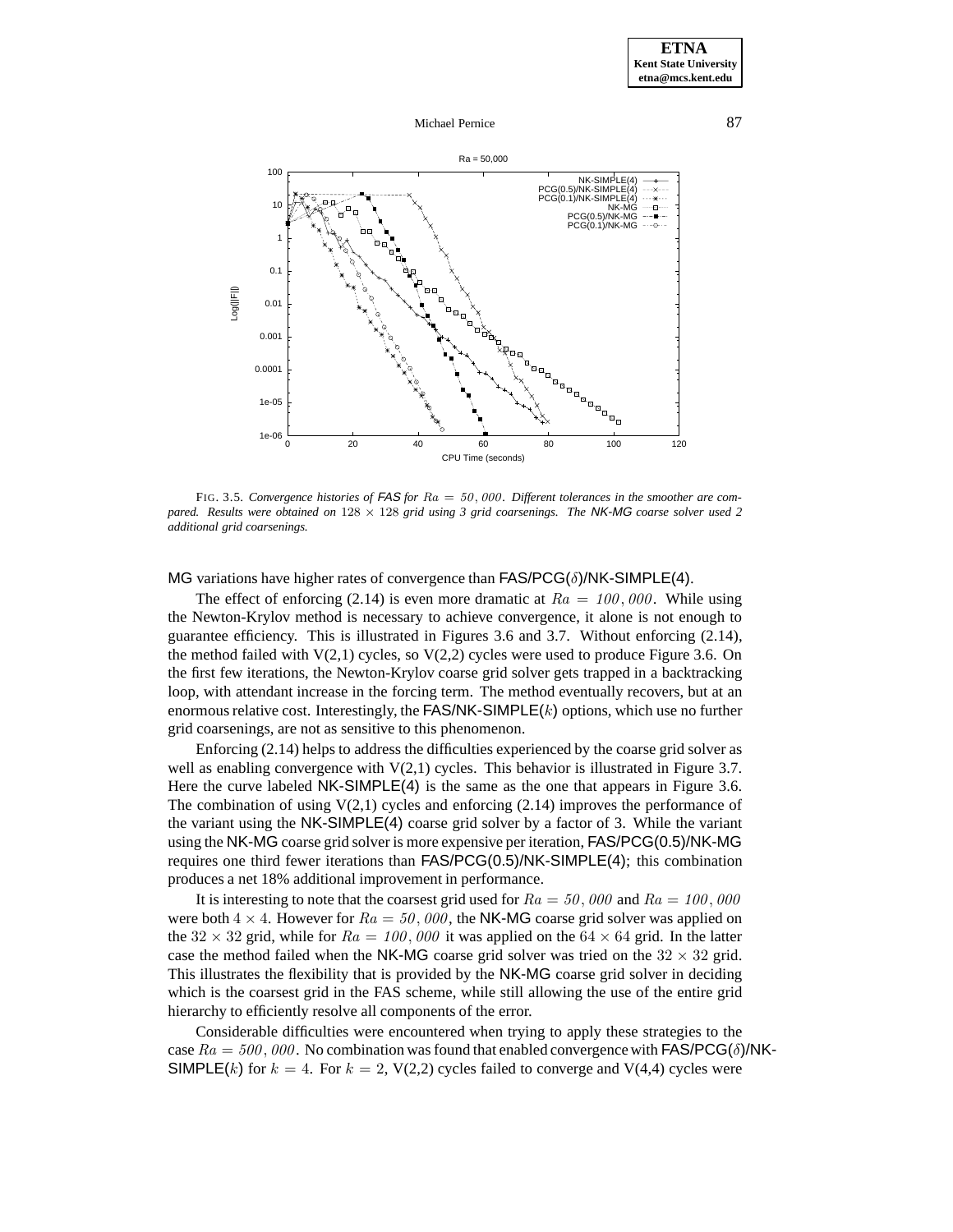

88 A hybrid multigrid method for the steady-state incompressible navier-stokes equations



FIG. 3.6. *Convergence histories of* FAS *for* Ra = 100, 000*. Different preconditioners in the coarse grid solver are compared. Results were obtained on a* 128 × 128 *grid with 2 grid coarsenings. The* NK-MG *coarse grid solver used an additional 3 grid coarsenings.*



FIG. 3.7. *Convergence histories of* FAS *for* Ra = 100, 000*. Different tolerances in the smoother are compared. Results were obtained on a* 128×128 *grid with 2 grid coarsenings. The* NK-MG *coarse grid solver used an additional 3 grid coarsenings.*

needed. Some of the remaining results are depicted in Figure 3.8. Convergence histories for FAS/PCG( $\delta$ )/NK-SIMPLE(1) with V(4,4) cycles are even more erratic than the one shown for V(2,2) cycles and are omitted. All FAS/PCG( $\delta$ )/NK-MG convergence histories are quite satisfactory, showing no signs of instability and rates of convergence on the order of  $\rho \approx 0.6$ .

Table 3.2 summarizes the results of this section in terms of the best convergence rates that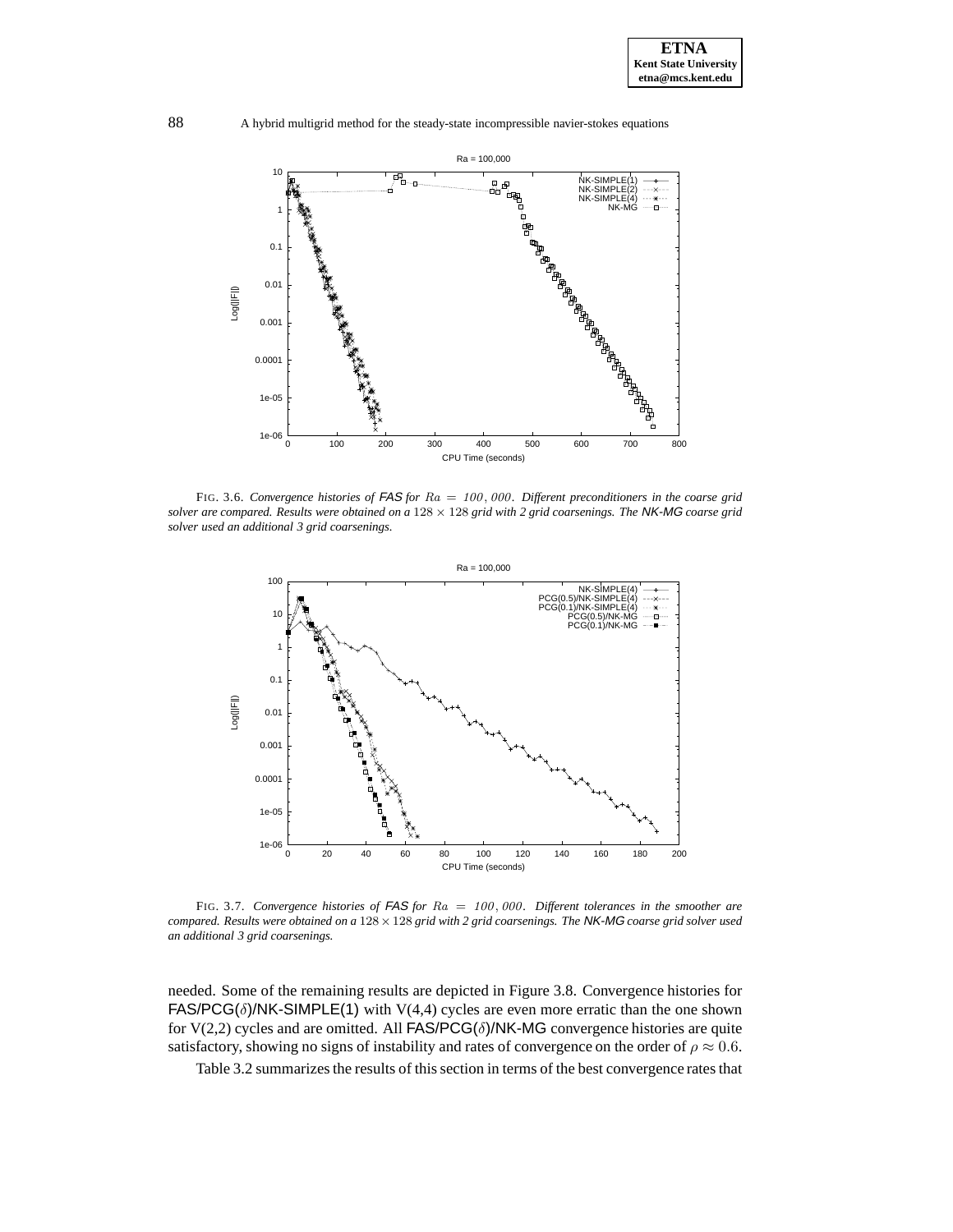



FIG. 3.8. *Convergence histories of FAS for* Ra = 500, 000*. Different numbers of pre- and post-smoothing sweeps, different preconditioners in the coarse grid solver, and different tolerances in the smoother are compared. Results were obtained on a* 256×256 *grid with 2 grid coarsenings. The* NK-MG *coarse grid solver uses 2 additional grid coarsenings.*

TABLE 3.2 *Summary of achieved rates of convergence.*

| Кa | 20,000 | 50,000 | 100,000 | 500,000 |
|----|--------|--------|---------|---------|
|    | 49     |        | .48     |         |

were achieved. In each case, these rates of convergence were achieved with FAS/PCG( $\delta$ )/NK-MG.

**4. Summary and Conclusions.** Classical pressure-correction strategies for solving the steady-state incompressible Navier-Stokes equations can be effectively used as multigrid smoothers. While the smoothing properties of SIMPLE have been previously established, the use of SIMPLER in this context appears to be new. SIMPLER was more effective for the natural convection problem that was studied. A re-examination of conventional strategies for implementing single-grid versions of SIMPLER was found to be necessary to obtain good performance when it is used in as a multigrid smoother. This required use of a highly efficient elliptic solver in order for the SIMPLER smoother to be competetive.

The NK-MG coarse grid solver was found to enhance the robustness of FAS-SIMPLER. This strategy for solving the coarse grid problem allows some flexibility in deciding which grid is the "coarse grid" in the FAS method while still employing the entire grid hierarchy to compute a solution. It was also found that, as the difficulty of the problem increased, it became more important to compute the projection step in SIMPLER to prescribed accuracy in order to obtain acceptable behavior of the NK-MG coarse grid solver. It should be noted that no combination of strategies was found that enabled convergence of FAS-SIMPLER for  $Ra = 1,000,000$ . Overall, the best performance was achieved through a combination of SIMPLER smoothing in the nonlinear multigrid method with a Newton-Krylov coarse grid solver that used SIMPLE smoothing in its linear multigrid preconditioner.

**Acknowledgment.** A portion of the computations presented in this paper were per-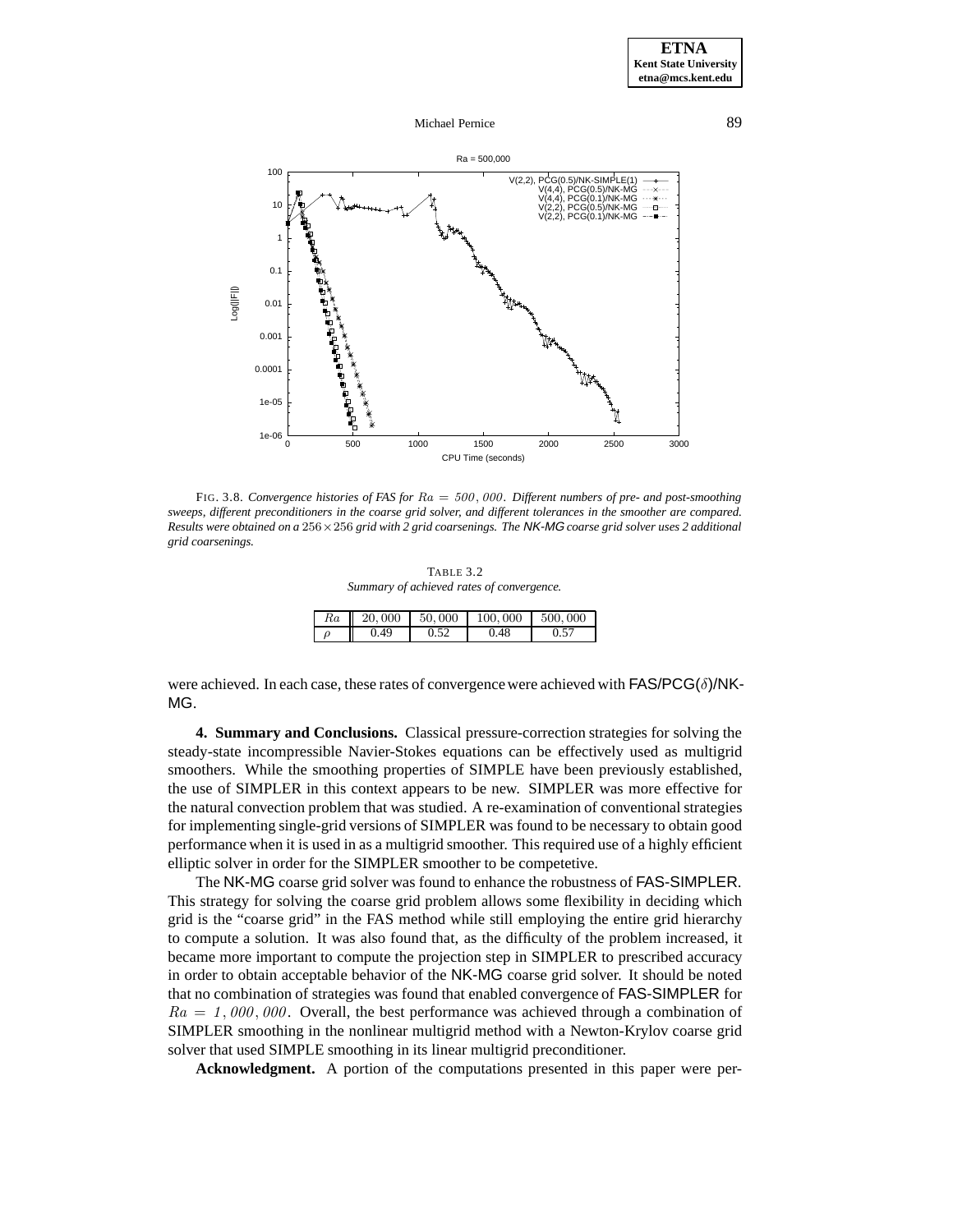formed on facilities provided by the University of Utah Center for High Performance Computing.

#### REFERENCES

- [1] J. B. BELL, P. COLELLA, AND H. M. GLAZ, *A second-order projection method for the incompressible Navier-Stokes equations*, J. Comput. Phys., 85 (1989), pp. 257–283.
- [2] M. J. BOOTH, A. G. SCHLIJPER, L. E. SCALES, AND A. D. J. HAYMET, *Efficient solution of liquid state integral equations using the Newton-GMRES algorithm*, Comput. Phys. Comm., (submitted).
- [3] A. BRANDT, *Multilevel adaptive solution to boundary value problems*, Math. Comp., 31 (1977), pp. 333–390.
- [4] , *Multigrid techniques: 1984 guide with applications to fluid dynamics*, Tech. Rep. GMD-Studien Nr. 85, Gesellschaft für Mathematik und Datenverarbeitung, May 1984.
- [5] A. BRANDT AND I. YAVNEH, *Inadequacy of first-order upwind difference schemes for some recirculating flows*, J. Comp. Phys., 93 (1991), pp. 128–143.
- [6] P. N. BROWN AND Y. SAAD, *Hybrid Krylov methods for nonlinear systems of equations*, SIAM J. Sci. Statist. Comput., 11 (1990), pp. 450–481.
- [7] X.-C. CAI, W. D. GROPP, D. E. KEYES, R. G. MELVIN, AND D. P. YOUNG, *Parallel Newton-Krylov-Schwarz algorithms for transonic full potential equation*, SIAM J. Sci. Comput., 19 (1998), pp. 246–265.
- [8] X.-C. CAI, W. D. GROPP, D. E. KEYES, AND M. D. TIDRIRI,*Newton-Krylov-Schwarz methods in CFD*, in Proceedings of the International Workshop in the Navier-Stokes Equations, R. Rannacher, ed., Vieweg Verlag, Braunschweig, 1994.
- [9] T. F. CHAN, J. XU, AND L. ZIKATANOV, *An agglomeration multigrid method for unstructured grids*, in Domain Decomposition Methods 10, J. Mandel, C. Farhat, and X.-C. Cai, eds., no. 218 in Contemporary Mathematics, American Mathematical Society, 1998, pp. 67–81.
- [10] A. J. CHORIN, *Numerical solution of the Navier-Stokes equations*, Math. Comp., 22 (1968), pp. 745–762.
- [11] G. DE VAHL DAVIS, *Natural convection of air in a square cavity: a benchmark numerical solution*, Internat. J. Numer. Methods Fluids, 3 (1983), pp. 249–264.
- [12] R. S. DEMBO, S. C. EISENSTAT, AND T. STEIHAUG, *Inexact Newton methods*, SIAM J. Numer. Anal., 19 (1982), pp. 400–408.
- [13] S. C. EISENSTAT AND H. F. WALKER, *Globally convergent inexact Newton methods*, SIAM J. Optim., 4 (1994), pp. 393–422.
- [14] , *Choosing the forcing terms in an inexact Newton method*, SIAM J. Sci. Comput., 17 (1996), pp. 16– 32.
- [15] R. W. FREUND, *A transpose-free quasi-minimal residual algorithm for non-Hermitian linear systems*, SIAM J. Sci. Comput., (1993), pp. 470–482.
- [16] R. W. FREUND, G. H. GOLUB, AND N. M. NACHTIGAL,*Iterative solution of linear systems*, Acta Numerica, (1992), pp. 87–100.
- [17] H. JOHANSEN AND P. COLELLA, *A Cartesian grid embedded boundary method for Poisson's equation on irregular domains*, J. Comput. Phys., 147 (1998), pp. 60–85.
- [18] D. A. KNOLL AND P. R. MCHUGH, *An inexact Newton algorithm for solving the tokamak edge plasma fluid equations on multiply connected domains*, J. Comput. Phys., 116 (1995), pp. 281–291.
- [19] D. A. KNOLL, P. R. MCHUGH, AND D. E. KEYES, *Newton-Krylov methods for low-mach-number compressible combustion*, AIAA J., 34 (1995), pp. 961–967.
- [20] D. A. KNOLL AND W. J. RIDER, *A multigrid preconditioned Newton-Krylov method*, SIAM J. Sci. Comput., (submitted).
- [21] B. KOOBUS, M.-H. LALLEMAND, AND A. DERVIEUX, *Unstructured volume-agglomeration MG: Solution of the Poisson equation*, Internat. J. Numer. Methods Fluids, 18 (1994), pp. 27–42.
- [22] D. J. MAVRIPILIS AND V. VENKATAKRISHNAN, *A 3D agglomeration multigrid solver for the Reynoldsaveraged Navier-Stokes equations on unstructured meshes*, Internat. J. Numer. Methods. Fluids, 23 (1996), pp. 527–544.
- [23] P. R. MCHUGH AND D. A. KNOLL, *Fully coupled finite volume solutions of the incompressible Navier– Stokes and energy equations using an inexact Newton method*, Int. J. Numer. Methods. Fluids, 19 (1994), pp. 439–455.
- [24] J. MEIJERINK AND H. A. VAN DER VORST, *An iterative solution method for linear systems of which the coefficient matrix is a symmetric M-matrix*, Math. Comp., 31 (1977), pp. 148–162.
- [25] S. V. PATANKAR, *A calculation procedure for two-dimensional elliptic situations*, Numer. Heat Transfer, 4 (1981), pp. 409–425.
- [26] S. V. PATANKAR AND D. B. SPALDING, *A calculation procedure for heat, mass and momentum transfer in three-dimensional parabolic flows*, Internat. J. Heat Mass Transfer, 15 (1972), pp. 1787–1806.
- [27] M. PERNICE, *A multigrid preconditioned Newton-Krylov method for the steady-state incompressible Navier-Stokes equations*, (in preparation).